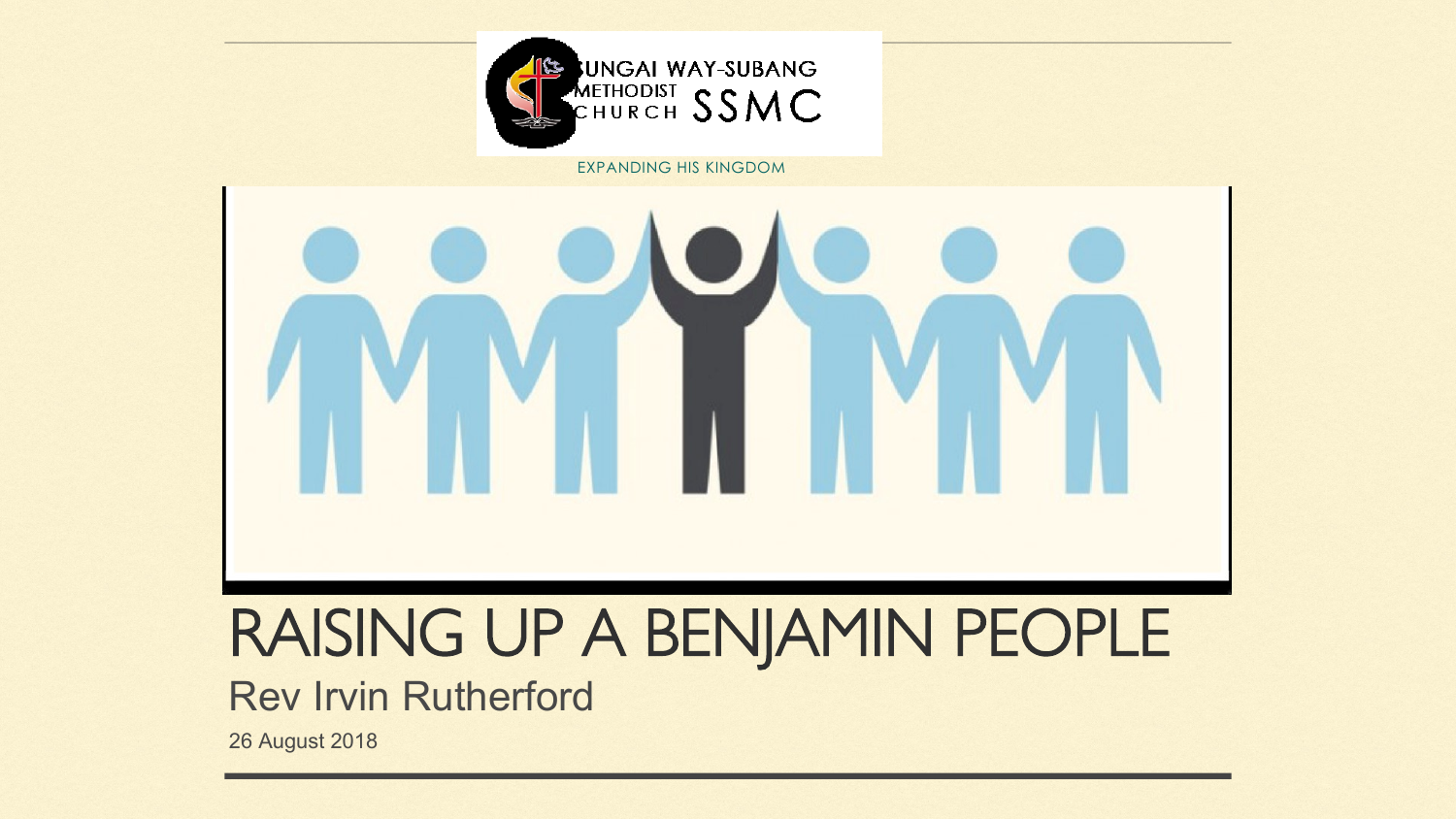# GENESIS 43:33-34

- 33The men had been seated before in the order of their
- ages, from the firstborn to the youngest; and they looked
- at each other in astonishment. 34 **When portions were** 
	-
- **portion was five times as much as anyone else's.** So
	-



**served to them from Joseph's table, Benjamin's**  they feasted and drank freely with him

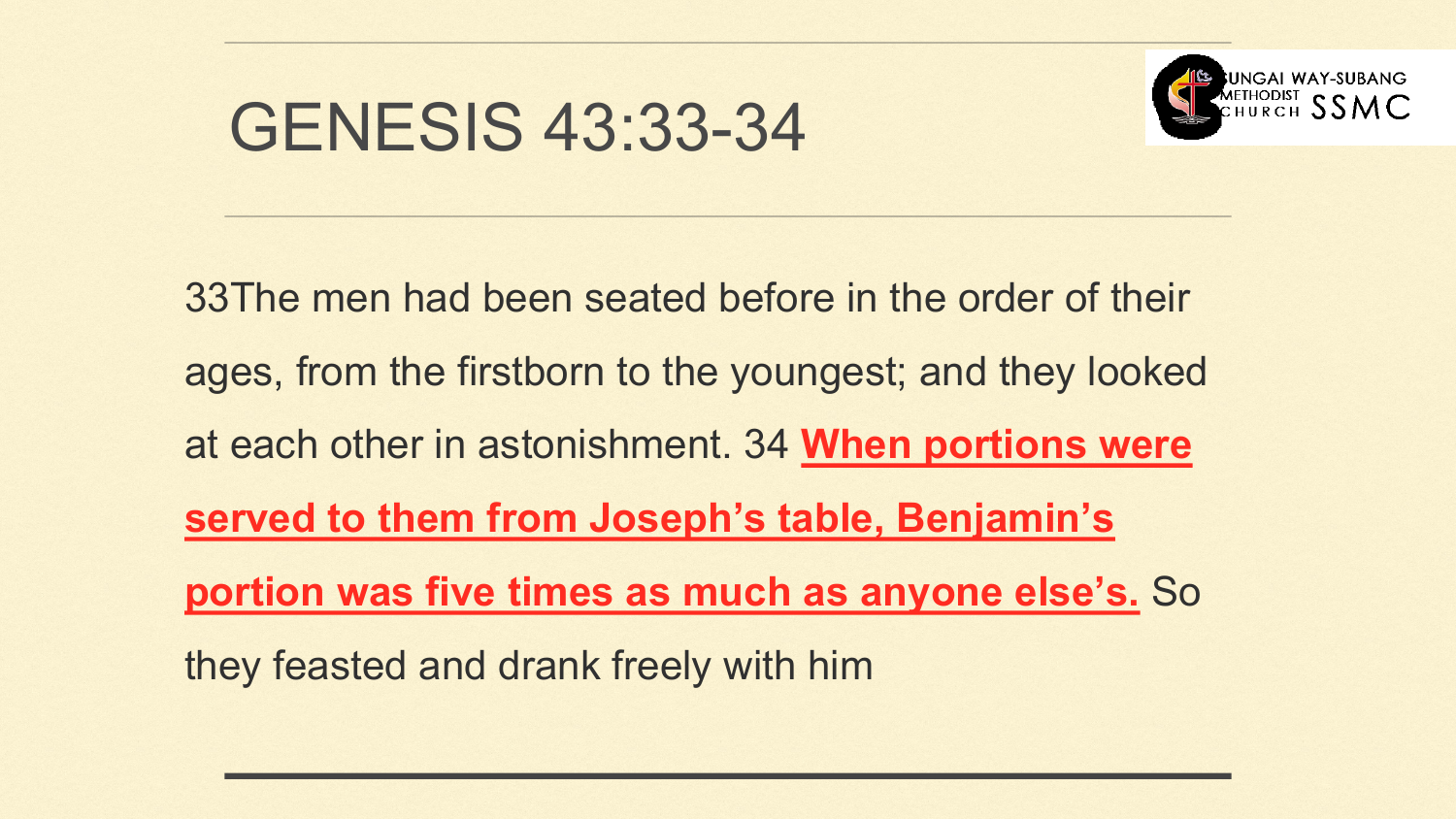- 16 Then they moved on from Bethel. While they were still some
- distance from Ephrath, Rachel began to give birth and had great
- difficulty. 17 And as she was having great difficulty in childbirth, the
- midwife said to her, "Don't despair, for you have another son." 18
- As she breathed her last—for she was dying—she named her son
	-



# A BENJAMIN PEOPLE ARE : **1. PROVIDED A NEW IDENTITY**

**Genesis 35:16-18 (NIV)** Ben-Oni. *(Son Of My Pain or Sorrow)*

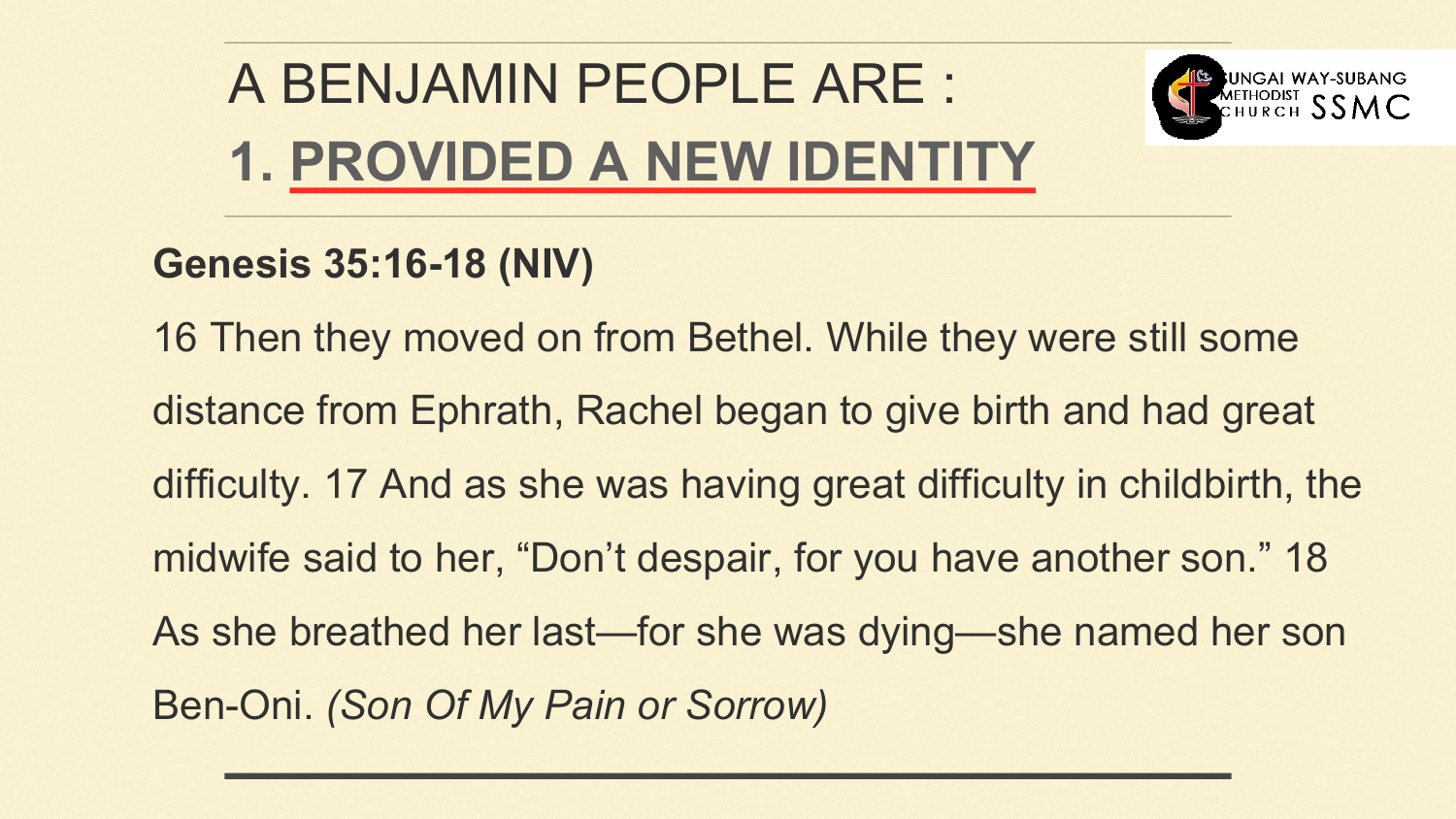# 2. A BENJAMIN PEOPLE HAVE THE SECRET SSMC **PROTECTION OF THE FATHER Genesis 42:4 (NIV)**

4 But Jacob did not send Benjamin, Joseph's brother, with the others, because

he was afraid that harm might come to him.

### **Genesis 42:38 (NIV)**

38 But Jacob said, "My son will not go down there with you; his brother is dead and he is the only one left. If harm comes to him on the journey you are taking,



you will bring my grey head down to the grave in sorrow.

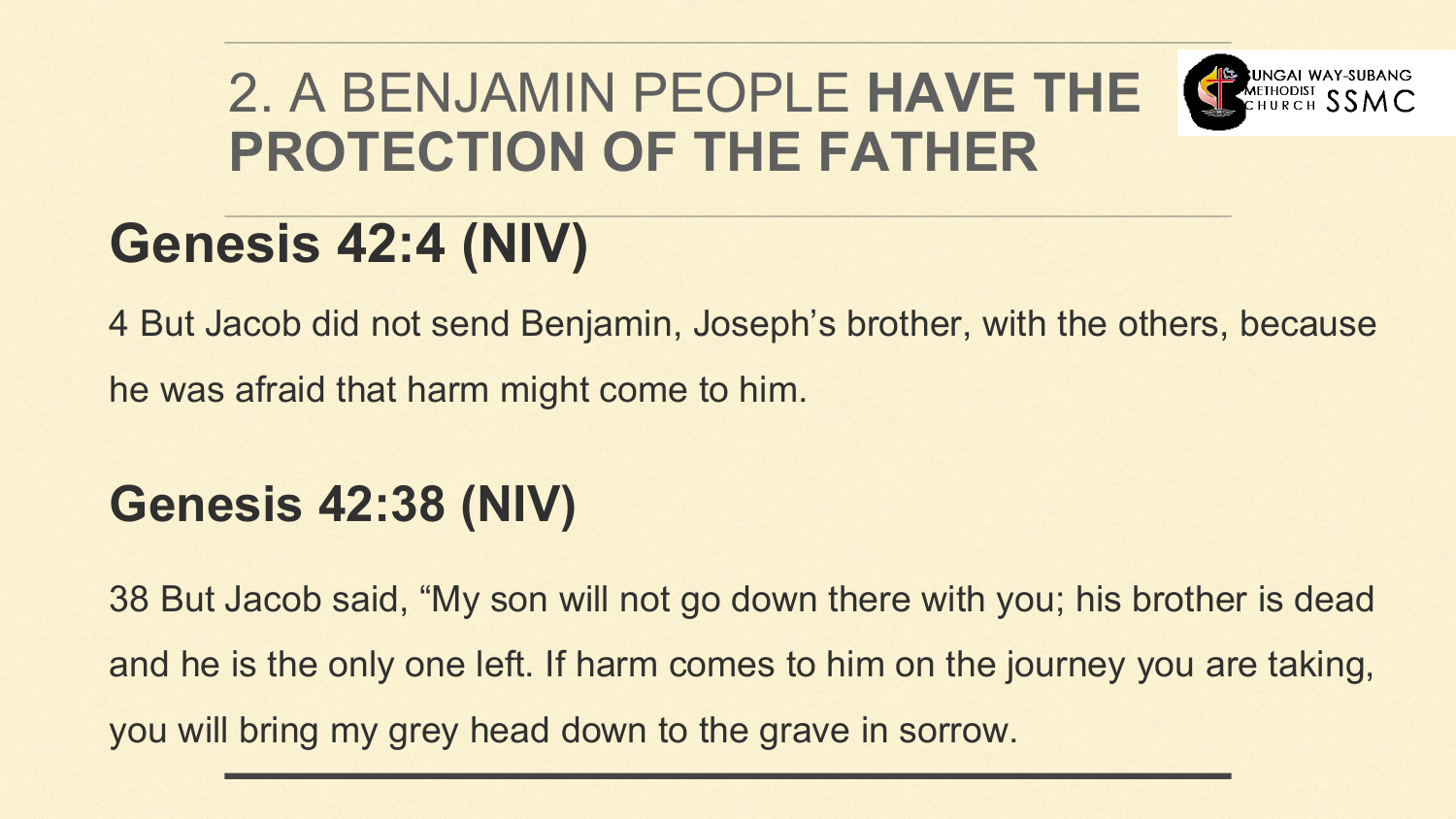# 3. A BENJAMIN PEOPLE **HAVE PROVISION 5 TIMES AS MUCH**

#### **Genesis 43:33-34 (NIV)**

33 The men had been seated before him in the order of their ages, from the firstborn to the youngest; and they looked at each other in astonishment. 34 **When portions were served to them from Joseph's table, Benjamin's portion was five times as much as anyone else's.** So they feasted and drank freely with him.





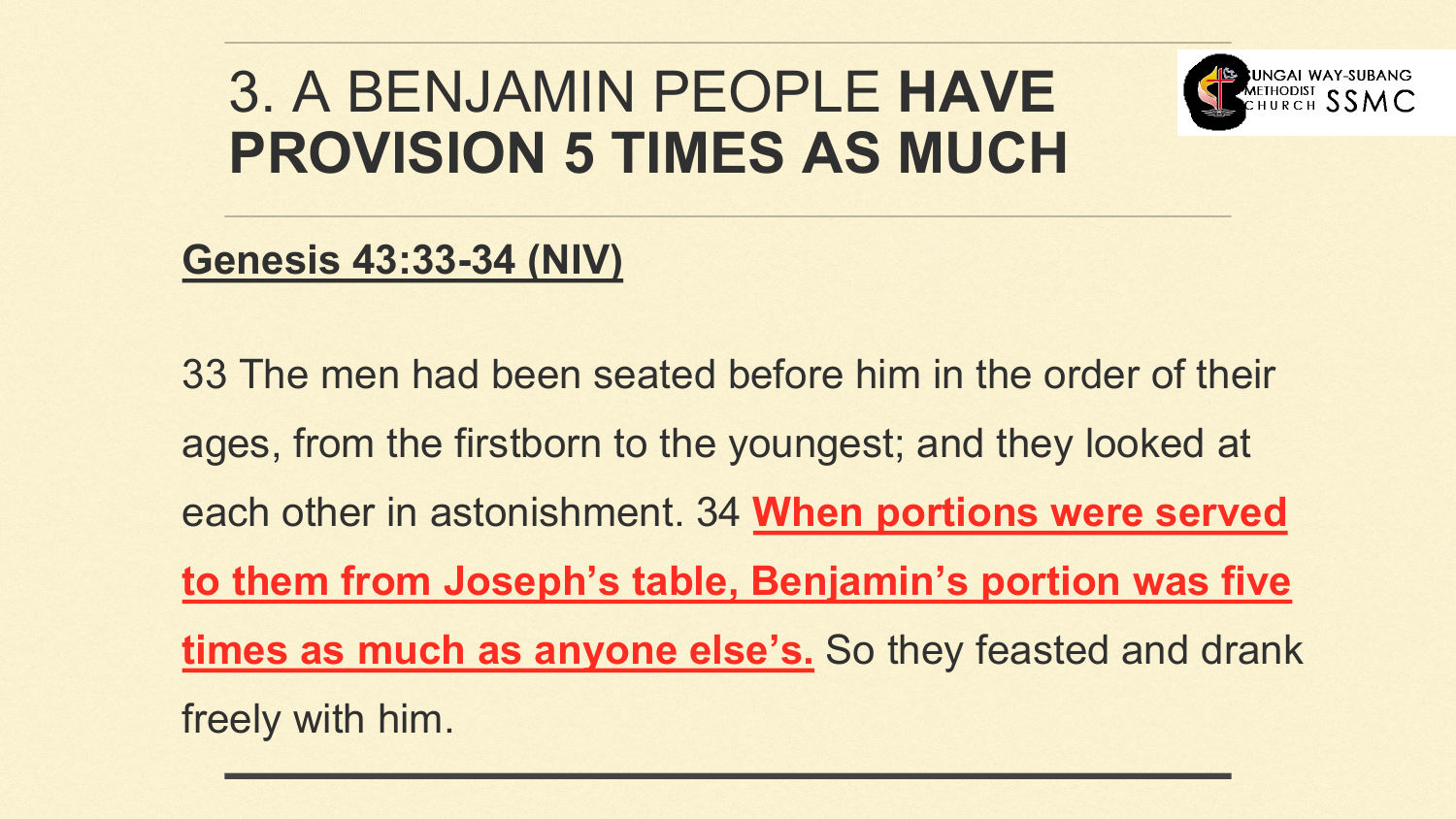#### 4. A BENJAMIN PEOPLE **RAISES**  CHURCH SSMC **UP POWERFUL LEADERS**

#### **SAUL**

1 Samuel 9:2 (NIV) Kish had a son named Saul, as handsome a young man as could be found anywhere in Israel, and he was a head taller than anyone else.

#### **PAUL**

Philippians 3:4-6 (NIV)

4 though I myself have reasons for such confidence. If someone else thinks they have reasons to put confidence in the flesh, I have more: 5 circumcised on the eighth day, of the people of Israel, of the tribe of Benjamin, a Hebrew of Hebrews; in regard to the law, a Pharisee; 6 as for zeal, persecuting the church; as for righteousness based on the law, faultless



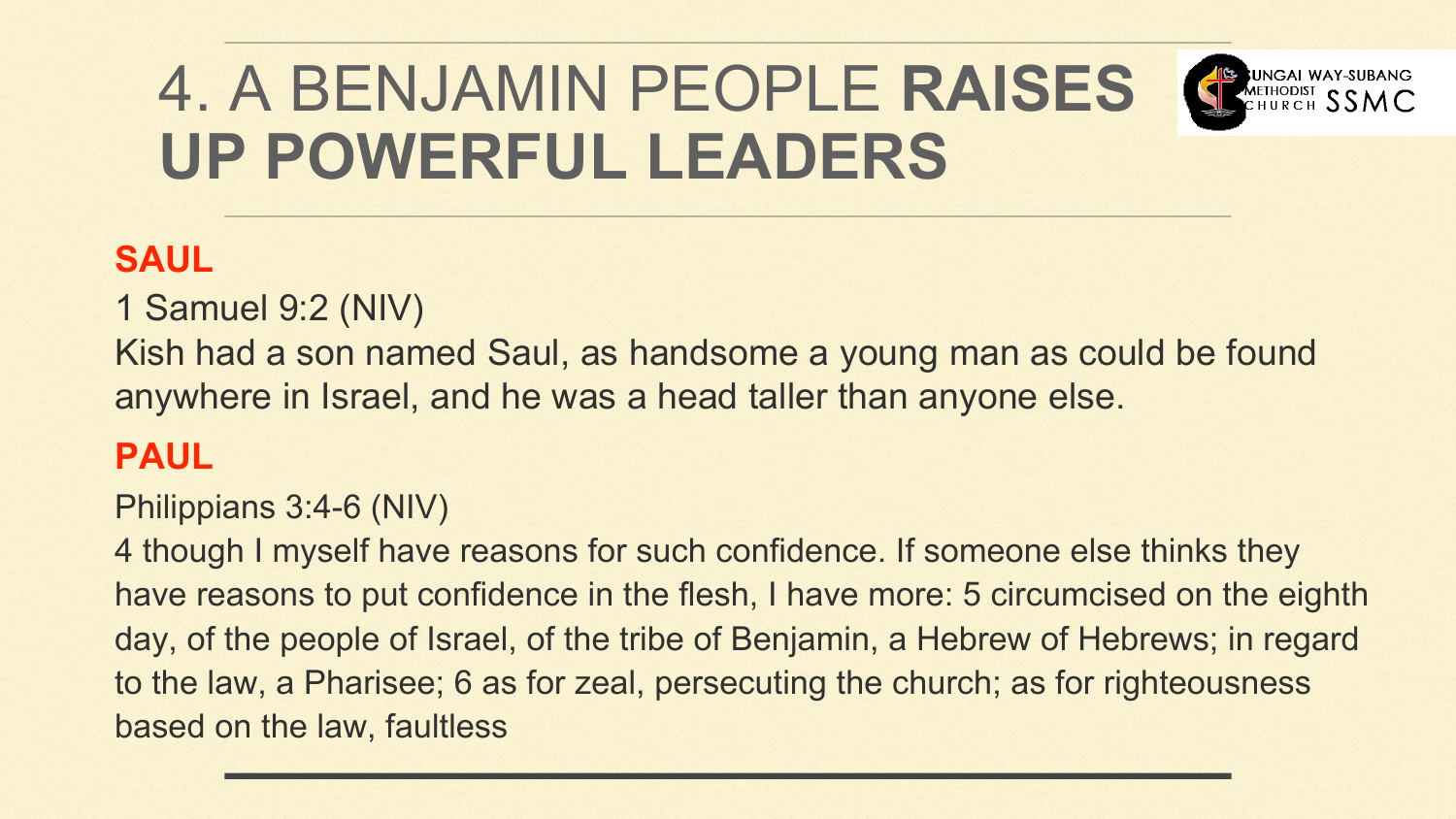#### **JUDGES 3:15-30**

**Again the Israelites cried out to the Lord, and he gave them a deliverer— Ehud, a left-handed man, the son of Gera the Benjamite. The Israelites sent him with tribute to Eglon king of Moab. 16 Now Ehud had made a doubleedged sword about a cubit long, which he strapped to his right thigh under his clothing. 17 He presented the tribute to Eglon king of Moab, who was a very fat man. 18 After Ehud had presented the tribute, he sent on their way those who had carried it. 19 But on reaching the stone images near Gilgal he himself went back to Eglon and said, "Your Majesty, I have a secret message for you." The king said to his attendants, "Leave us!" And they all left.**



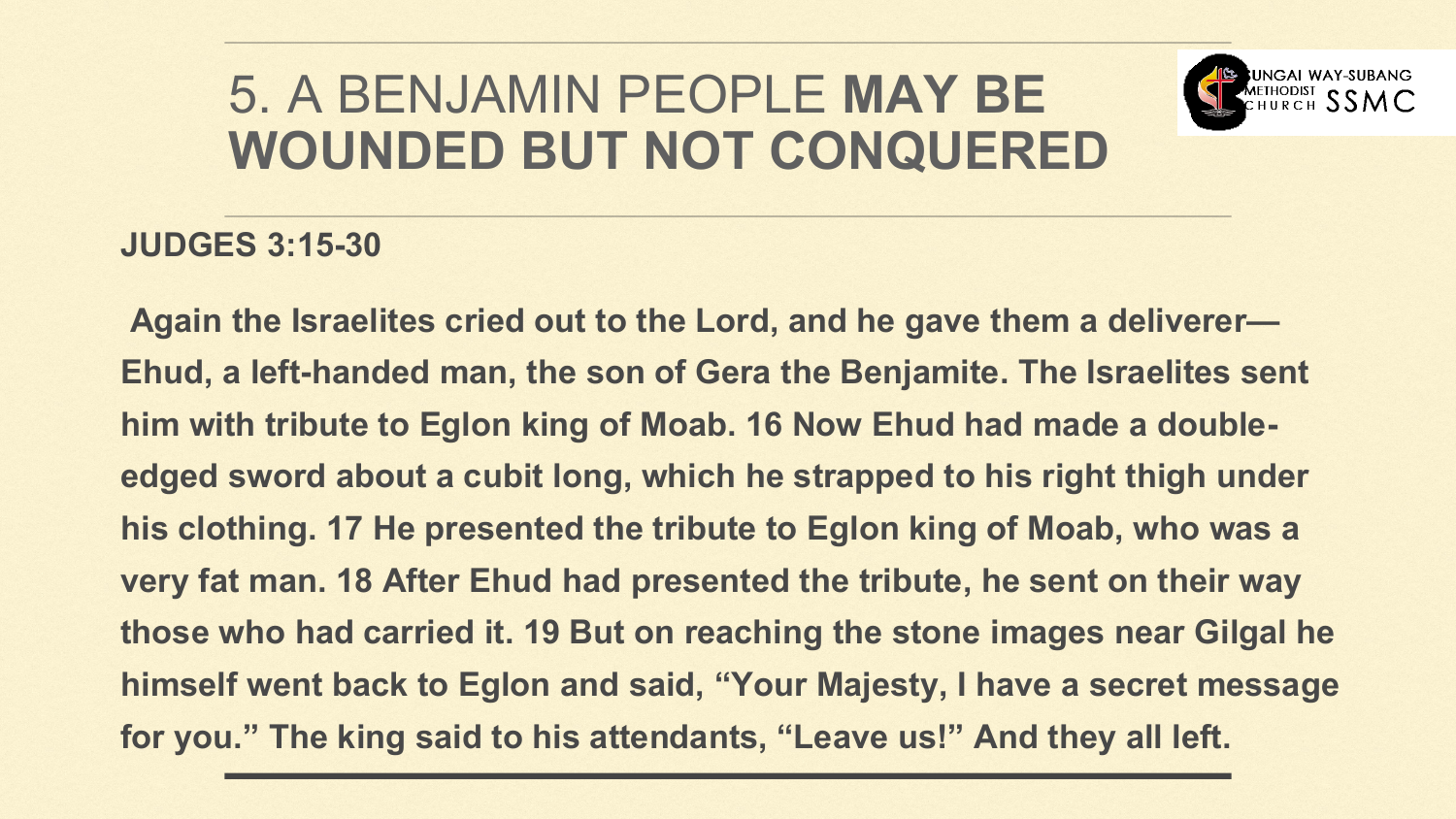

#### **JUDGES 3:15-30**

**20 Ehud then approached him while he was sitting alone in the upper room of his palace and said, "I have a message from God for you." As the king rose from his seat, 21 Ehud reached with his left hand, drew the sword from his right thigh and plunged it into the king's belly. 22 Even the handle sank in after the blade, and his bowels discharged. Ehud did not pull the sword out, and the fat closed in over it. 23 Then Ehud went out to the porch; he shut the doors of the upper room** 



**behind him and locked them.**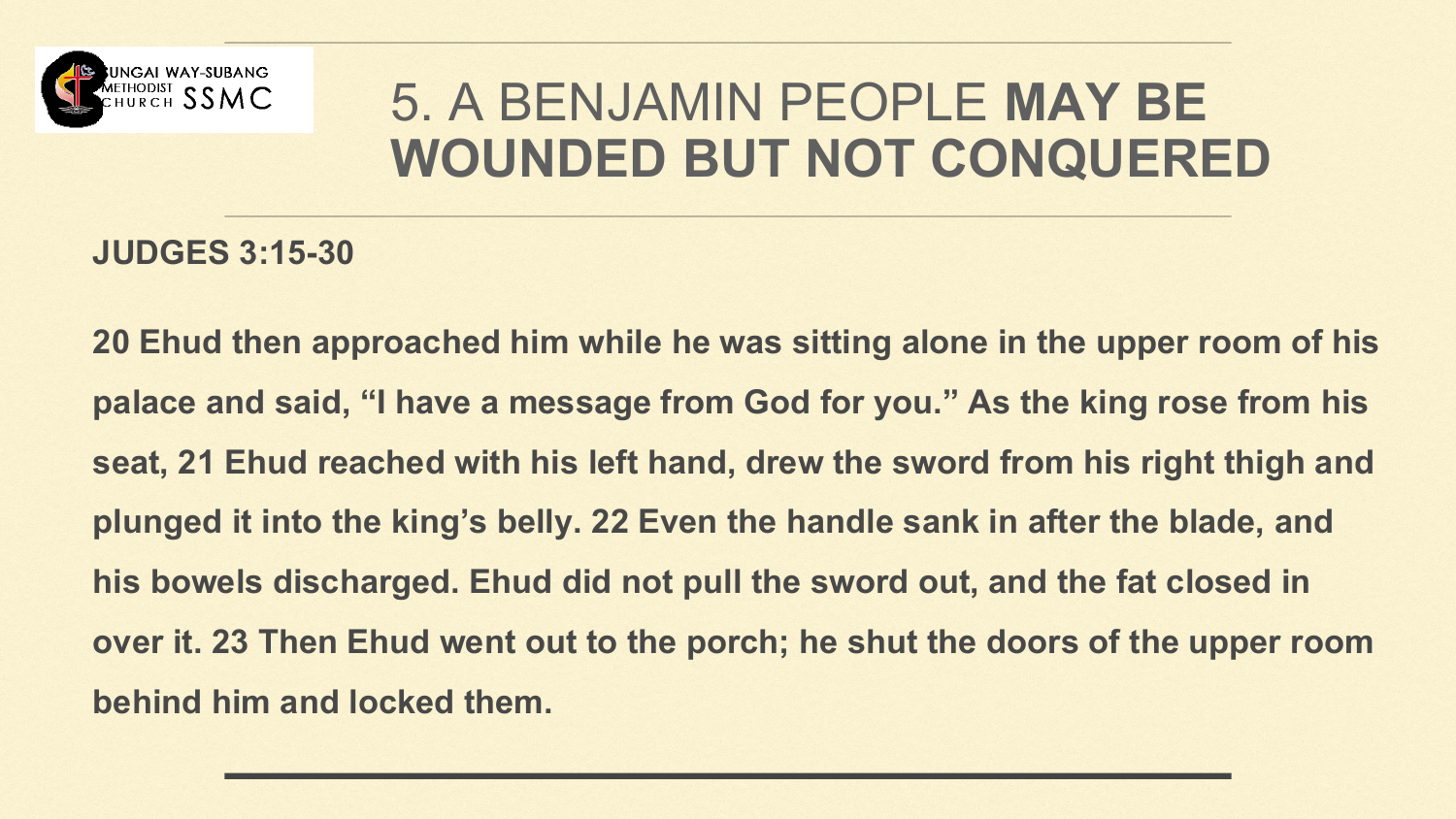- **JUDGES 3:15-30**
- **24 After he had gone, the servants came and found the doors of the upper room locked. They said, "He must be relieving himself in the inner room of the palace."**
- **25 They waited to the point of embarrassment, but when he did not open the**
- **doors of the room, they took a key and unlocked them. There they saw their lord fallen to the floor, dead. 26 While they waited, Ehud got away. He passed by the stone images and escaped to Seirah. 27 When he arrived there, he blew a trumpet in the hill country of Ephraim, and the Israelites**
- 
- **went down with him from the hills, with him leading them.**
- 
-